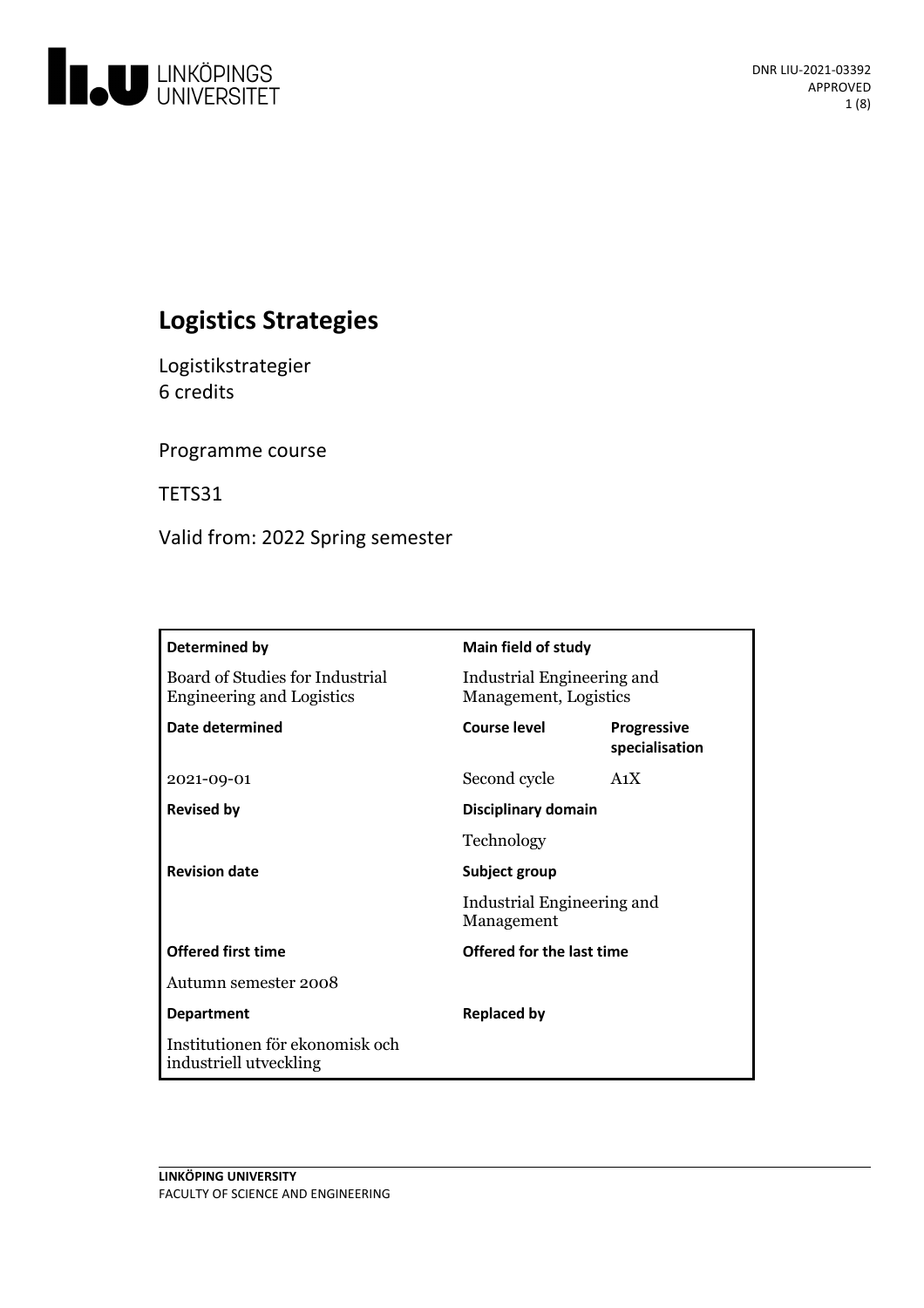# Course offered for

- Master of Science in Design and Product Development
- Master of Science in Energy Environment Management
- Master of Science in Industrial Engineering and Management
- Master of Science in Mechanical Engineering
- Master of Science in Industrial Engineering and Management International

# **Prerequisites**

Basic Logistics, Supply Chain Logistics. Recommended additional courses are Logistics Analysis and Business Strategy.

# Intended learning outcomes

The aim of the course is to create an understanding for strategic logistic decisions and consequenses based in different theortical fields. After having passed the course, the student should

- Be acquainted with the basics in some theoretical fields, suitable for
- understanding and explaining strategic logistics decisions. Be acquainted with basic tools for describing and explaining <sup>a</sup> company's logistics strategies.<br>
• Understand the strategic importance of logistics for a company.<br>
• Be able to apply the theoretical fields in an analysis of the current logistics
- 
- development.<br>• Be able to perform an analysis of a company's strategic decision situation
- concerning the logistics.

# Course content

The two main issues in the course are strategic logistics decisions, and strategic business decisions and their impact on logistics. The course departures from theoretical areas relevant for logistics strategies. Examples are theories within: Transaction cost; Resource based view and Dynamic capabilities. The theories are used to explain the development of logistics strategy. Fields treated are for example: outsourcing; supply chain management; and sustainability; with emphasis on their logistics aspects.

# Teaching and working methods

Lectures and assignments performed individually or in groups, where the students practice application of the areas of knowledge presented in literature and lectures.

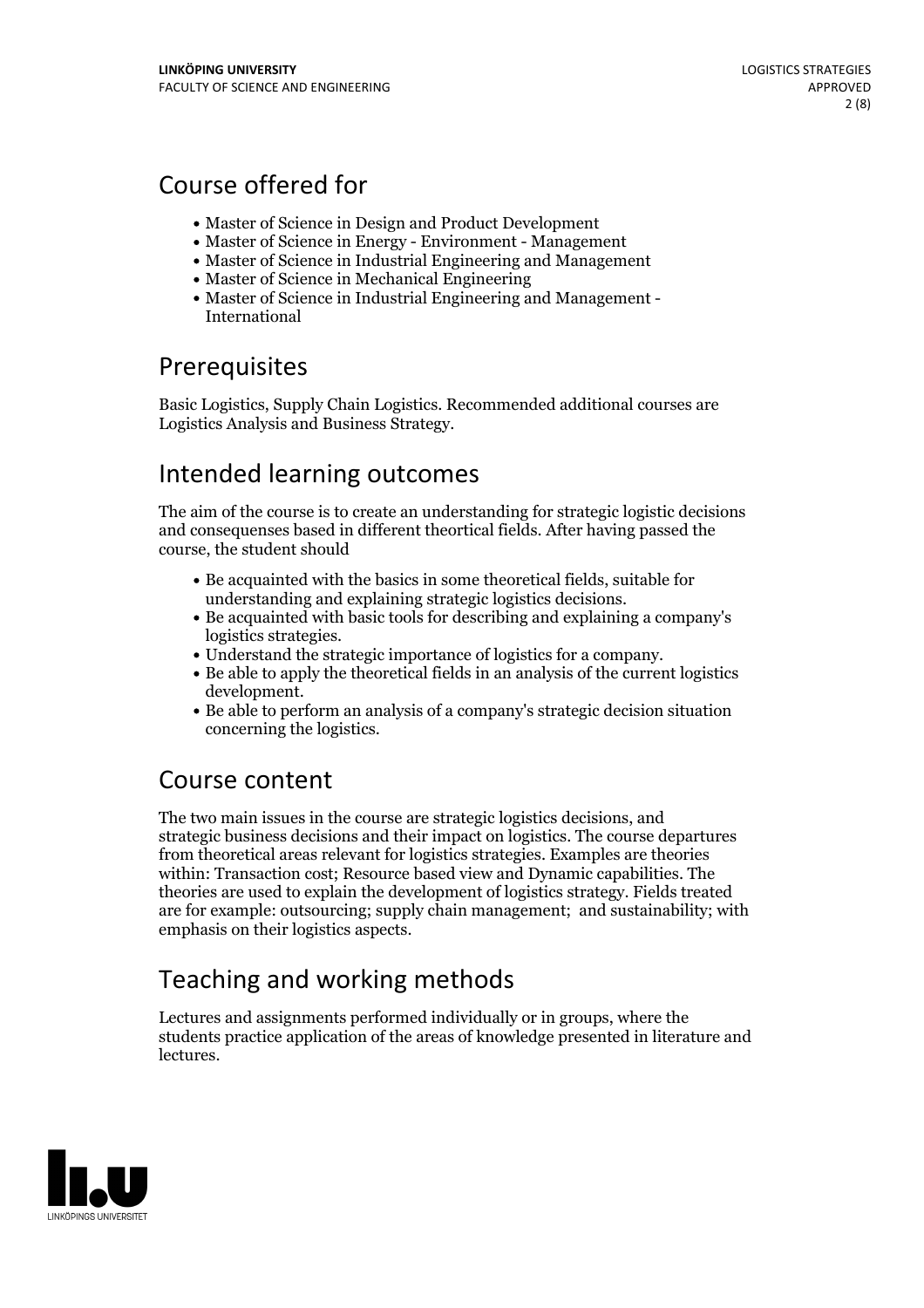## Examination

UPG2 Assignment 6 credits U, 3, 4, 5 MUN1 Oral examination 0 credits U, G From UPG2, grade 3 can be reached. To reach grade 4 or 5, a good result on MUN1 is required."

## Grades

Four-grade scale, LiU, U, 3, 4, 5

# Other information

## **About teaching and examination language**

The teaching language is presented in the Overview tab for each course. The examination language relates to the teaching language as follows:

- If teaching language is "Swedish", the course as a whole could be given in Swedish, or partly in English. Examination language is Swedish, but parts
- of the examination can be in English. If teaching language is "English", the course as <sup>a</sup> whole is taught in English. Examination language is English. If teaching language is "Swedish/English", the course as <sup>a</sup> whole will be
- taught in English if students without prior knowledge of the Swedish language participate. Examination language is Swedish or English depending on teaching language.

## **Other**

The course is conducted in a manner where both men's and women's experience and knowledge are made visible and developed.

The planning and implementation of a course should correspond to the course syllabus. The course evaluation should therefore be conducted with the course syllabus as a starting point.

If special circumstances prevail, the vice-chancellor may in a special decision specify the preconditions for temporary deviations from this course syllabus, and delegate the right to take such decisions.

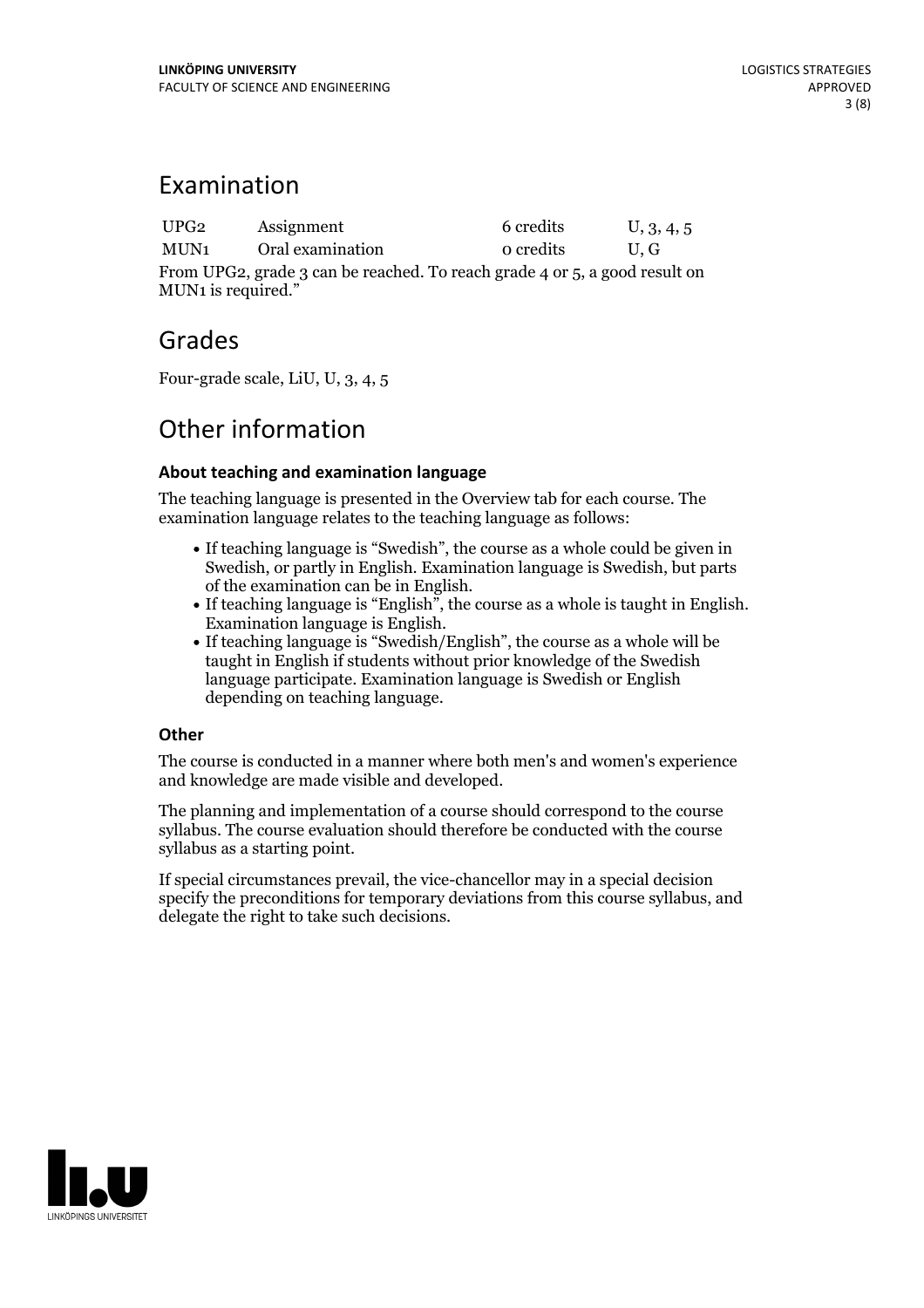# **Common rules**

## Course syllabus

A syllabus must be established for each course. The syllabus specifies the aim and contents of the course, and the prior knowledge that a student must have in order to be able to benefit from the course.

## Timetabling

Courses are timetabled after a decision has been made for this course concerning its assignment to a timetable module.

## Interruption in and deregistration from a course

The LiU decision, Guidelines concerning confirmation of participation in education (Dnr LiU-2020-02256), states that interruptions in study are to be recorded in Ladok. Thus, all students who do not participate in a course for which they have registered must record the interruption, such that the registration on the course can be removed. Deregistration from or interrupting a course is carried out using <sup>a</sup> web-based form: https://www.lith.liu.se/for- [studenter/kurskomplettering?l=en.](https://www.lith.liu.se/for-studenter/kurskomplettering?l=en)

## Cancelled courses and changes to the course syllabus

Courses with few participants (fewer than 10) may be cancelled or organised in a manner that differs from that stated in the course syllabus. The Dean is to deliberate and decide whether a course is to be cancelled or changed from the course syllabus.

## Guidelines relating to examinations and examiners

For details, see Guidelines for education and examination for first-cycle and second-cycle education at Linköping University, Dnr LiU-2020-04501 [\(http://styrdokument.liu.se/Regelsamling/VisaBeslut/917592\)](http://styrdokument.liu.se/Regelsamling/VisaBeslut/917592).

An examiner must be employed as a teacher at LiU according to the LiU Regulations for Appointments, Dnr LiU-2021-01204 [\(https://styrdokument.liu.se/Regelsamling/VisaBeslut/622784](https://styrdokument.liu.se/Regelsamling/VisaBeslut/622784)). For courses in second-cycle, the following teachers can be appointed as examiner: Professor (including Adjunct and Visiting Professor), Associate Professor (including Adjunct), Senior Lecturer (including Adjunct and Visiting Senior Lecturer), Research Fellow, or Postdoc. For courses in first-cycle, Assistant Lecturer (including Adjunct and Visiting Assistant Lecturer) can also be appointed as examiner in addition to those listed for second-cycle courses. In exceptional cases, a Part-time Lecturer can also be appointed as an examiner at both first- and second cycle, see Delegation of authority for the Board of Faculty of Science and Engineering.

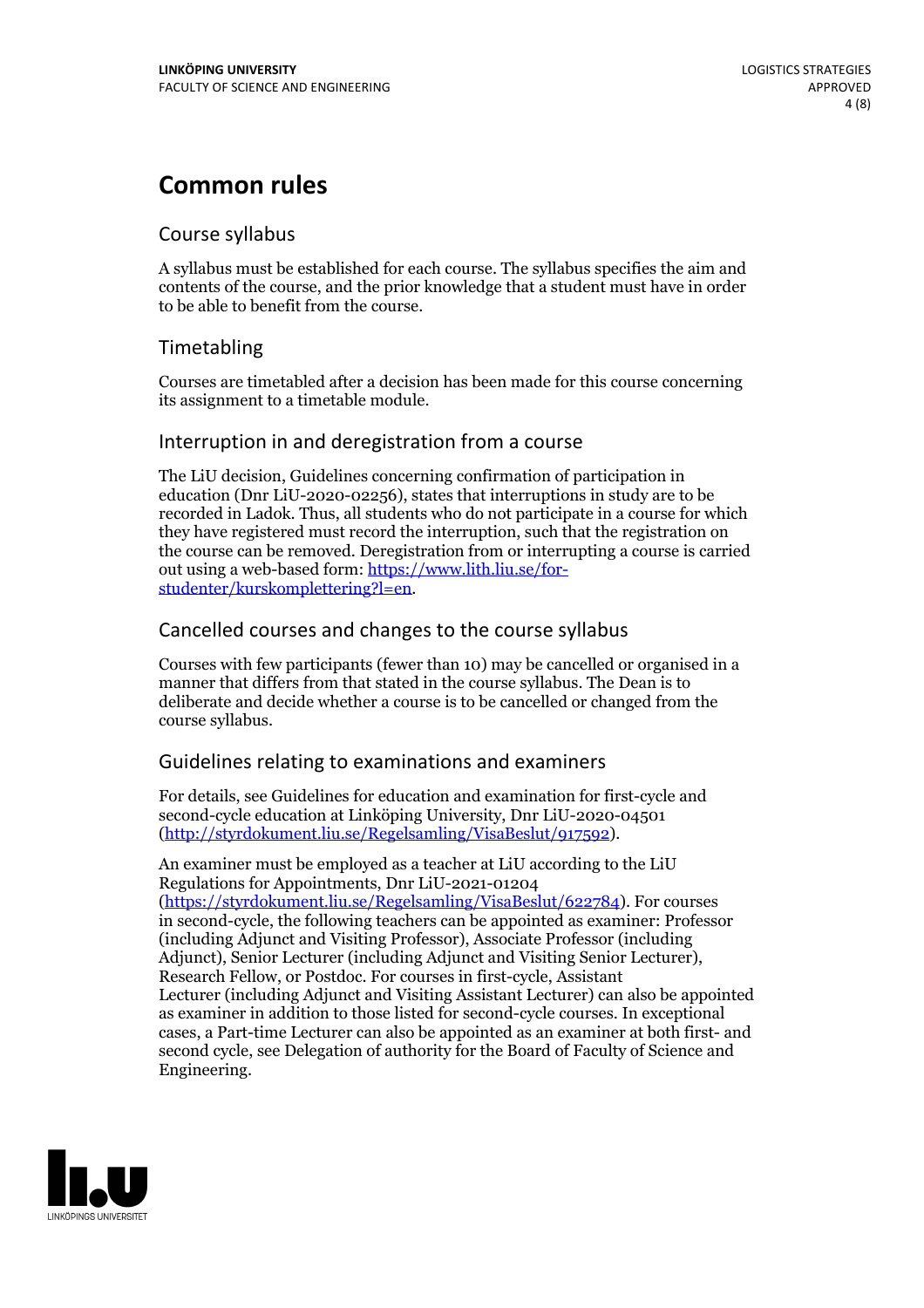## Forms of examination

#### **Principles for examination**

Written and oral examinations and digital and computer-based examinations are held at least three times a year: once immediately after the end of the course, once in August, and once (usually) in one of the re-examination periods. Examinations held at other times are to follow a decision of the faculty programme board.

Principles for examination scheduling for courses that follow the study periods:

- courses given in VT1 are examined for the first time in March, with re-examination in June and August
- courses given in VT2 are examined for the first time in May, with re-examination in August and October
- courses given in HT1 are examined for the first time in October, with re-examination in January and August
- courses given in HT2 are examined for the first time in January, with re-examination in March and in August.

The examination schedule is based on the structure of timetable modules, but there may be deviations from this, mainly in the case of courses that are studied and examined for several programmes and in lower grades (i.e. 1 and 2).

Examinations for courses that the faculty programme board has decided are to be held in alternate years are held three times during the school year in which the course is given according to the principles stated above.

Examinations for courses that are cancelled orrescheduled such that they are not given in one or several years are held three times during the year that immediately follows the course, with examination scheduling that corresponds to the scheduling that was in force before the course was cancelled or rescheduled.

When a course, or a written examination (TEN, DIT, DAT), is given for the last time, the regular examination and two re-examinations will be offered. Thereafter, examinations are phased out by offering three examinations during the following academic year at the same times as the examinations in any substitute course. If there is no substitute course, three examinations will be offered during re- examination periods during the following academic year. Other examination times are decided by the faculty programme board. In all cases above, the examination is also offered one more time during the academic year after the following, unless the faculty programme board decides otherwise. In total, 6 re-examinations are offered, of which 2 are regular re-examinations. In the examination registration system, the examinations given for the penultimate time and the last time are denoted.

If a course is given during several periods of the year (for programmes, or on different occasions for different programmes) the faculty programme board or boards determine together the scheduling and frequency of re-examination occasions.

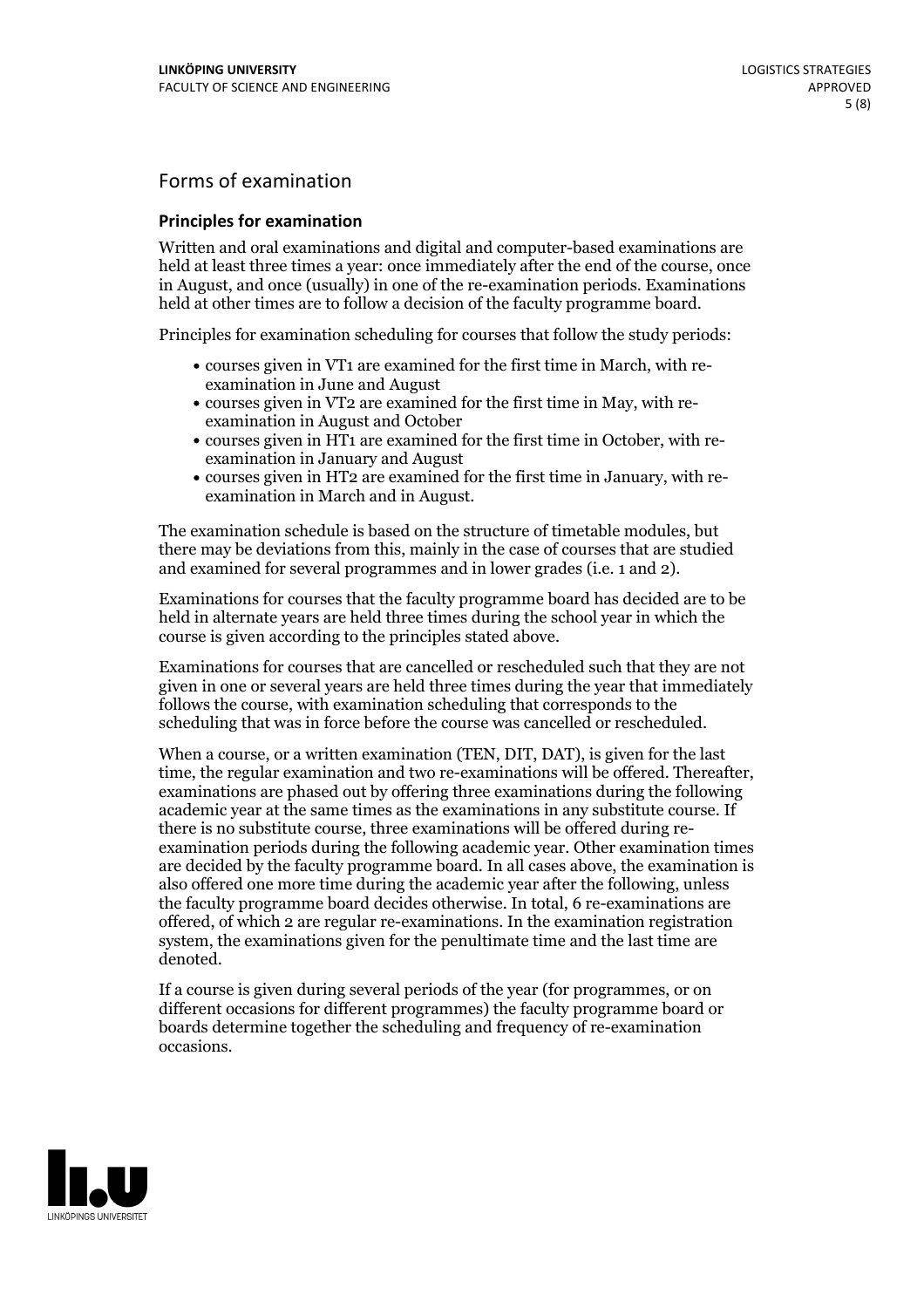### **Retakes of other forms of examination**

Regulations concerning retakes of other forms of examination than written examinations and digital and computer-based examinations are given in the LiU guidelines for examinations and examiners, [http://styrdokument.liu.se/Regelsamling/VisaBeslut/917592.](http://styrdokument.liu.se/Regelsamling/VisaBeslut/917592)

#### **Course closure**

For Decision on Routines for Administration of the Discontinuation of Educational Programs, Freestanding Courses and Courses in Programs, see DNR LiU-2021-04782. After a decision on closure and after the end of the discontinuation period, the students are referred to a replacement course (or similar) according to information in the course syllabus or programme syllabus. If a student has passed some part/parts of a closed program course but not all, and there is an at least partially replacing course, an assessment of crediting can be made. Any crediting of course components is made by the examiner.

#### **Registration for examination**

In order to take an written, digital or computer-based examination, registration in advance is mandatory, see decision in the university's rule book [https://styrdokument.liu.se/Regelsamling/VisaBeslut/622682.](https://styrdokument.liu.se/Regelsamling/VisaBeslut/622682) An unregistered student can thus not be offered a place. The registration is done at the Student Portal or in the LiU-app during the registration period. The registration period opens 30 days before the date of the examination and closes 10 days before the date of the examination. Candidates are informed of the location of the examination by email, four days in advance.

#### **Code of conduct for students during examinations**

Details are given in a decision in the university's rule book: <http://styrdokument.liu.se/Regelsamling/VisaBeslut/622682>.

#### **Retakes for higher grade**

Students at the Institute of Technology at LiU have the right to retake written examinations and digital and computer-based examinations in an attempt to achieve a higher grade. This is valid for all examination components with code "TEN", "DIT" and "DAT". The same right may not be exercised for other examination components, unless otherwise specified in the course syllabus.

A retake is not possible on courses that are included in an issued degree diploma.

#### **Grades**

The grades that are preferably to be used are Fail (U), Pass (3), Pass not without distinction  $(4)$  and Pass with distinction  $(5)$ .

- Grades U, 3, 4, 5 are to be awarded for courses that have written or digital examinations.<br>• Grades Fail (U) and Pass (G) may be awarded for courses with a large
- degree of practical components such as laboratory work, project work and

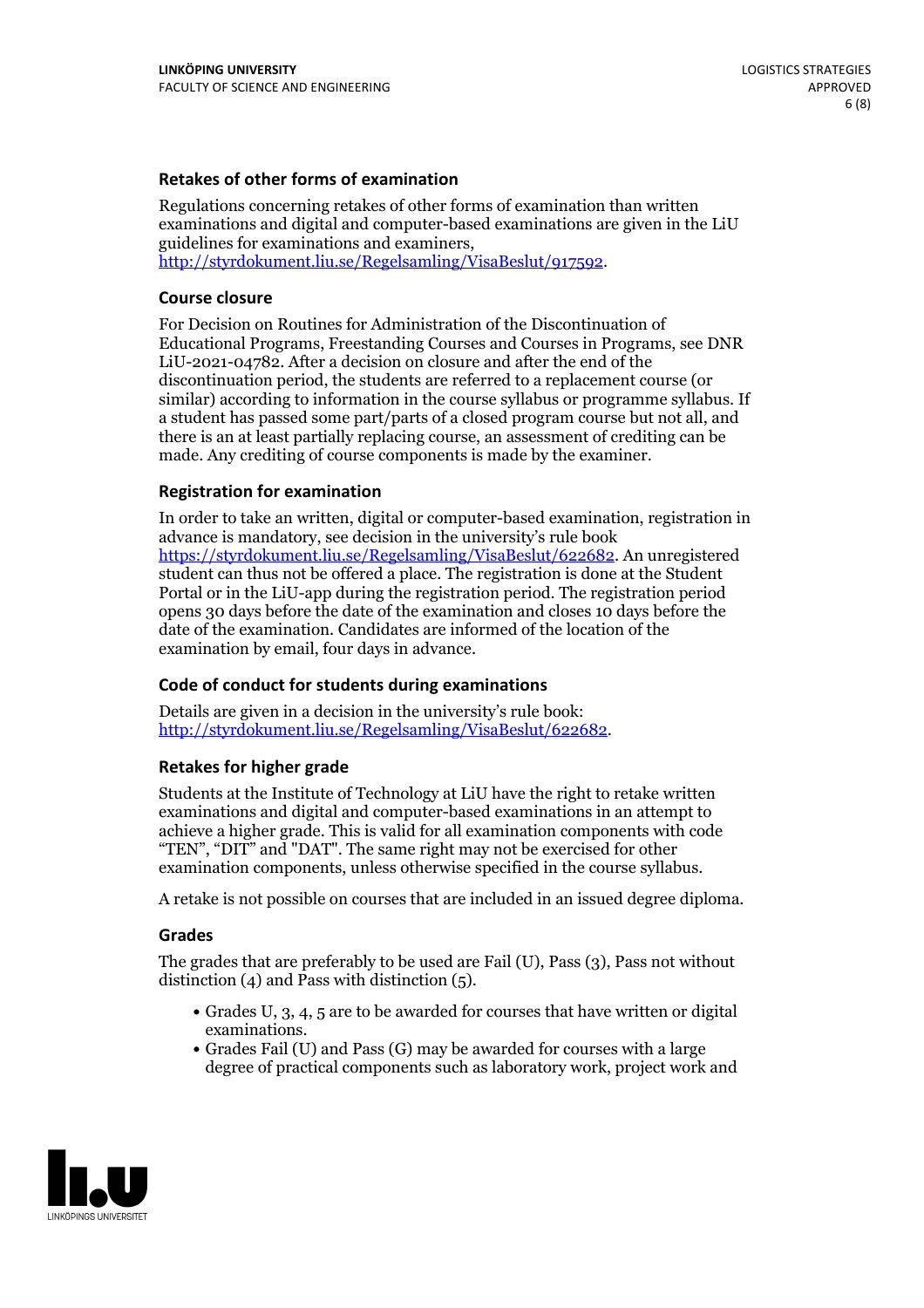group work.<br>• Grades Fail (U) and Pass (G) are to be used for degree projects and other independent work.

#### **Examination components**

The following examination components and associated module codes are used at the Faculty of Science and Engineering:

- Grades U, 3, 4, 5 are to be awarded for written examinations (TEN) and
- digital examinations (DIT).<br>• Examination components for which the grades Fail (U) and Pass (G) may be awarded are laboratory work (LAB), project work (PRA), preparatory written examination (KTR), digital preparatory written examination (DIK), oral examination (MUN), computer-based examination (DAT), home
- assignment (HEM), and assignment (UPG).<br>• Students receive grades either Fail (U) or Pass (G) for other examination components in which the examination criteria are satisfied principally through active attendance such as tutorial group (BAS) or examination item
- (MOM).<br>• Grades Fail (U) and Pass (G) are to be used for the examination components Opposition (OPPO) and Attendance at thesis presentation (AUSK) (i.e. part of the degree project).

In general, the following applies:

- 
- Mandatory course components must be scored and given <sup>a</sup> module code. Examination components that are not scored, cannot be mandatory. Hence, it is voluntary to participate in these examinations, and the voluntariness must be clearly stated. Additionally, if there are any associated conditions to
- the examination component, these must be clearly stated as well.<br>• For courses with more than one examination component with grades U,3,4,5, it shall be clearly stated how the final grade is weighted.

For mandatory components, the following applies (in accordance with the LiU Guidelines for education and examination for first-cycle and second-cycle education at Linköping University,<br>[http://styrdokument.liu.se/Regelsamling/VisaBeslut/917592\)](http://styrdokument.liu.se/Regelsamling/VisaBeslut/917592):

If special circumstances prevail, and if it is possible with consideration of the nature of the compulsory component, the examiner may decide to replace the compulsory component with another equivalent component.

For possibilities to alternative forms of examinations, the following applies (in accordance with the LiU Guidelines for education and examination for first-cycle [http://styrdokument.liu.se/Regelsamling/VisaBeslut/917592\)](http://styrdokument.liu.se/Regelsamling/VisaBeslut/917592):

If the LiU coordinator for students with disabilities has granted a student the right to an adapted examination for a written examination in an examination hall, the student has the right to it.